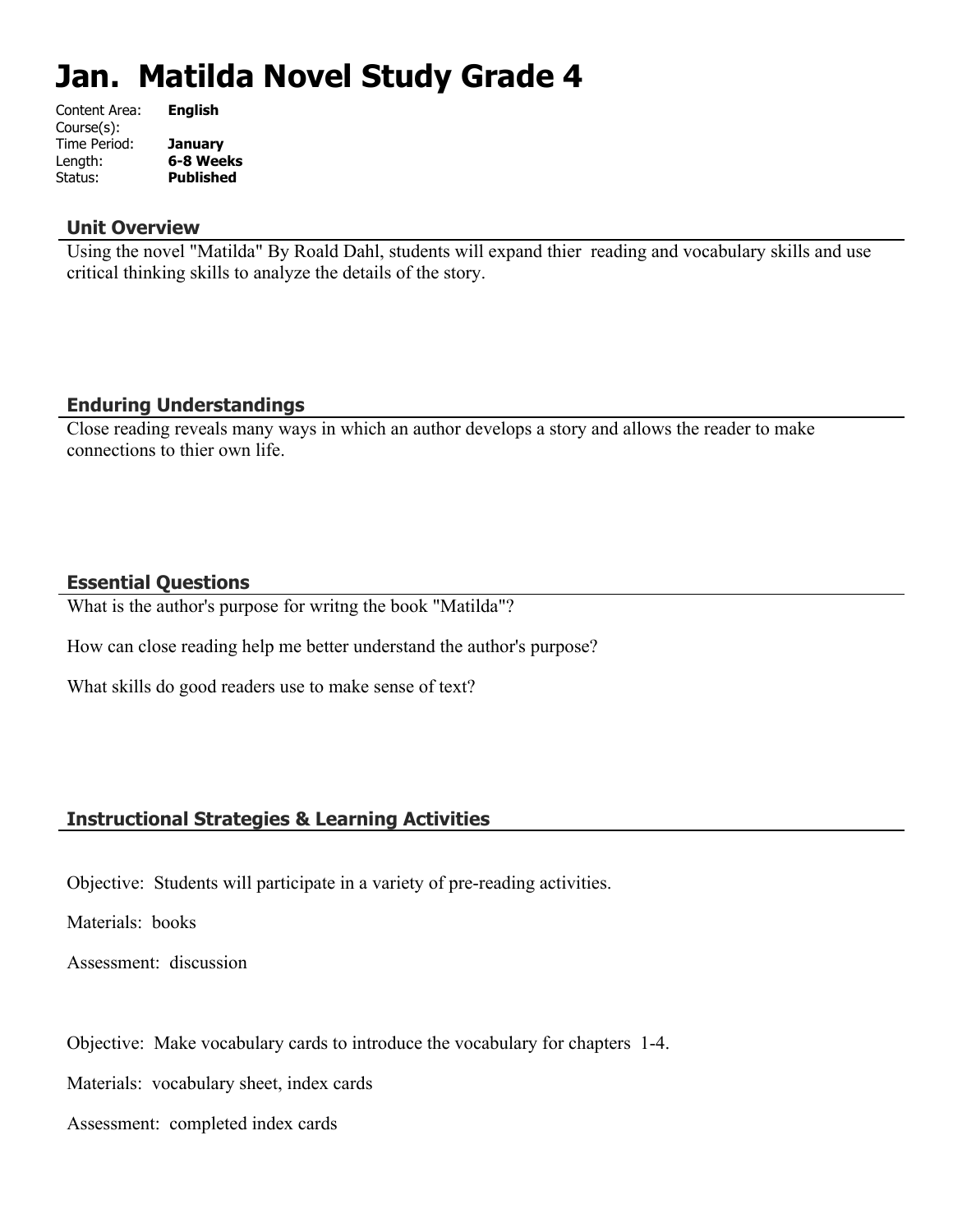Objective: Read chapters 1 and 2 and discuss what it means to be honest. Materials: "How Can You Tell If Someone Is Honest?" Assessment: journal writing, "How Can You Tell If Someone Is Honest?"

Objective: Review chapters 1-4.

Materials: "Quiz Time!"

Assessment: responses to questions

Objective: Make vocabulary cards to introduce the vocabulary for chapters 5-8.

Materials: vocabulary lists, index cards

Assessment: index cards, question responses

Objective: List the qualities of a good teacher and discuss what makes Miss Honey a good teacher. Materials: "What makes a Good Teacher?"

Assessment: "What Makes a Good Teacher?", character trait lists

Objective: Review chapters 5-8 and make vocabulary cards to introduce the vocabulary for chapters 9-12.

Materials: "Quiz Time!", vocabulary lists, index cards

Assessment: responses to questions, index cards

 Objective: Read chapters 9 and 10 and make connections with the text. Materials: *Thank You, Mr. Falker,* By Patricia Polacco, "Making Connections" Assessment: student connections to text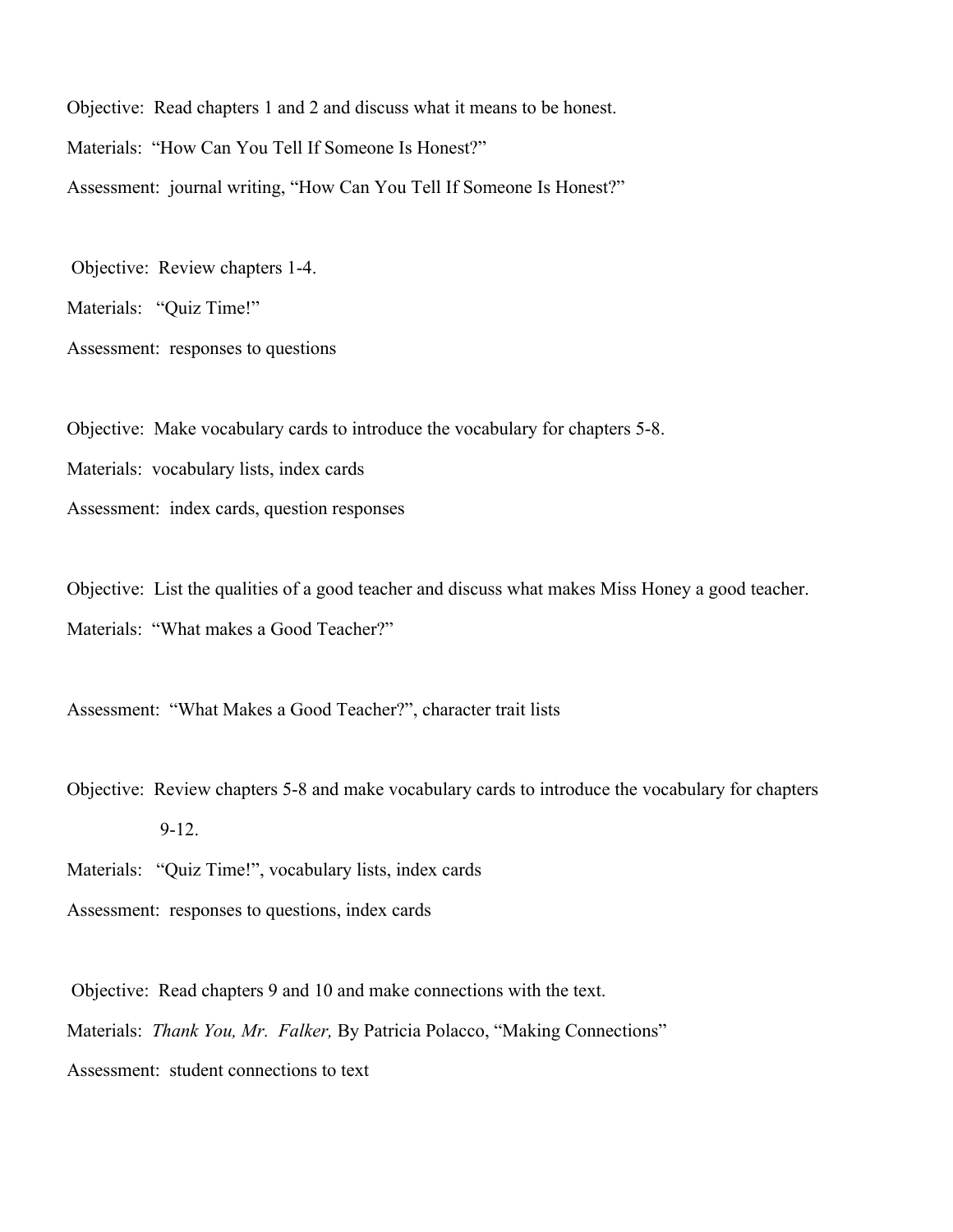Objective: Read chapters 11 and 12.

Review chapters 9-12.

Materials: "Quiz Time!"

Assessment: "Quiz Time"

Objective: Students will create their own "Bill of Rights".

Materials: construction paper

Objective: Students will create personal goals.

Materials: BrainPop, "Reaching a Goal"

Assessment: Personal Goals

Objective: Read chapters 17 and 18 and write about helping others.

Materials: "Helping Others Journal"

Assessment: "Helping Others Journal"

Objective: Finish reading *Matilda* and assign end of book project.

Materials: Tic-Tac-Toe project board, "Quiz Time"

Assessment: "Quiz Time"

Objective: Students will demonstrate their knowledge of the book *Matilda*.

Materials: Test

Activities: Administer test

Assessment: Test results

# **Integration of Career Readiness, Life Literacies and Key Skills**

Students will learn about the career of a teacher through the study of Miss Honey.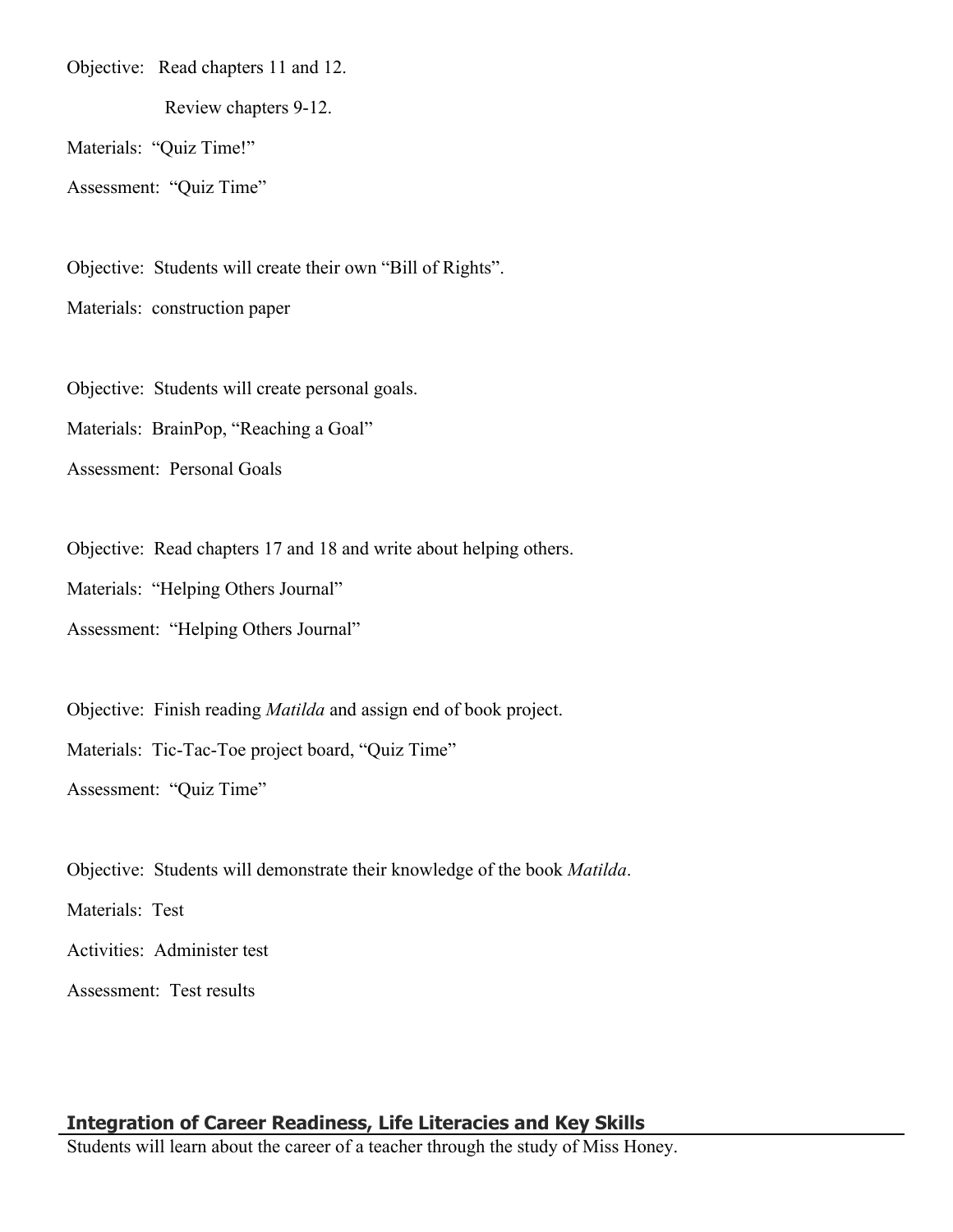| TECH.9.4.5.DC.4 | Model safe, legal, and ethical behavior when using online or offline technology (e.g.,<br>$8.1.5.NI.2$ ).                                                                                         |
|-----------------|---------------------------------------------------------------------------------------------------------------------------------------------------------------------------------------------------|
| TECH.9.4.5.CT.4 | Apply critical thinking and problem-solving strategies to different types of problems such<br>as personal, academic, community and global (e.g., 6.1.5. Civics CM.3).                             |
|                 | Curiosity and a willingness to try new ideas (intellectual risk-taking) contributes to the<br>development of creativity and innovation skills.                                                    |
| WRK.9.2.5.CAP.1 | Evaluate personal likes and dislikes and identify careers that might be suited to personal<br>likes.                                                                                              |
| TECH.9.4.5.CI.4 | Research the development process of a product and identify the role of failure as a part of<br>the creative process (e.g., W.4.7, 8.2.5.ED.6).                                                    |
|                 | An individual's passions, aptitude and skills can affect his/her employment and earning<br>potential.                                                                                             |
| WRK.9.2.5.CAP.3 | Identify qualifications needed to pursue traditional and non-traditional careers and<br>occupations.                                                                                              |
| TECH.9.4.5.Cl.3 | Participate in a brainstorming session with individuals with diverse perspectives to expand<br>one's thinking about a topic of curiosity (e.g., 8.2.5.ED.2, 1.5.5.CR1a).                          |
| WRK.9.2.5.CAP.2 | Identify how you might like to earn an income.                                                                                                                                                    |
|                 | Collaboration with individuals with diverse perspectives can result in new ways of thinking<br>and/or innovative solutions.                                                                       |
| WRK.9.2.5.CAP.4 | Explain the reasons why some jobs and careers require specific training, skills, and<br>certification (e.g., life guards, child care, medicine, education) and examples of these<br>requirements. |

# **Technology and Design Integration**

- SMARTBoard Technology
- Google Applications (Documents, Classroom Presentation, Digital Tools and Resources, Search Engines)
- Learning Ally

| CS.3-5.8.1.5.CS.2 | Model how computer software and hardware work together as a system to accomplish<br>tasks.                                                       |
|-------------------|--------------------------------------------------------------------------------------------------------------------------------------------------|
|                   | Software and hardware work together as a system to accomplish tasks (e.g., sending,<br>receiving, processing, and storing units of information). |
|                   | Shared features allow for common troubleshooting strategies that can be effective for<br>many systems.                                           |
| CS.3-5.8.1.5.CS.3 | Identify potential solutions for simple hardware and software problems using common<br>troubleshooting strategies.                               |

# **Interdisciplinary Connections**

| SOC.6.1.5.CivicsPR.1 | Compare procedures for making decisions in a variety of settings including classroom,<br>school, government, and /or society.                                |
|----------------------|--------------------------------------------------------------------------------------------------------------------------------------------------------------|
| SOC.6.1.5.CivicsPD.3 | Explain how and why it is important that people from diverse cultures collaborate to find<br>solutions to community, state, national, and global challenges. |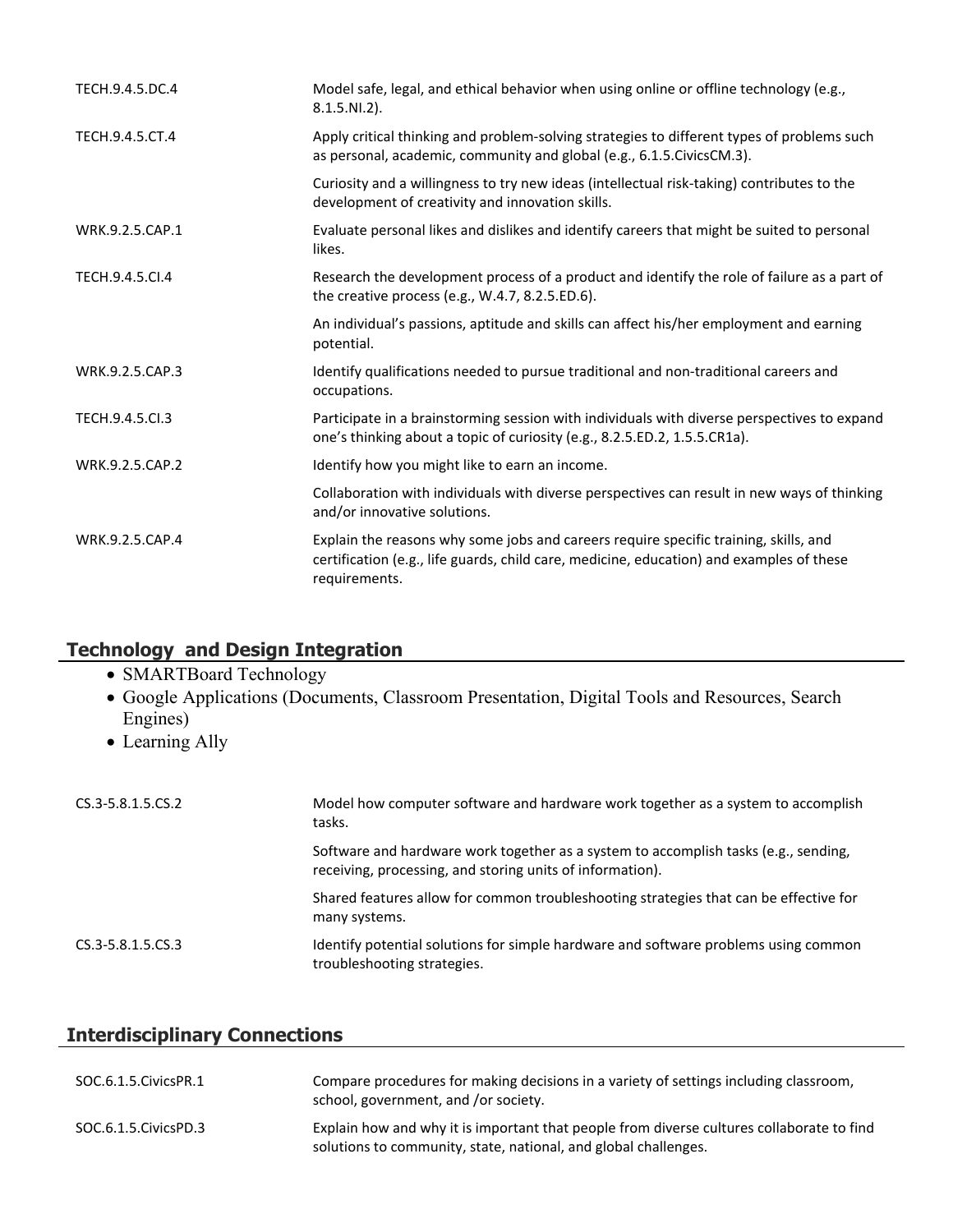| SOC.6.1.5. Civics HR.4 | Identify actions that are unfair or discriminatory, such as bullying, and propose solutions<br>to address such actions.                                                 |
|------------------------|-------------------------------------------------------------------------------------------------------------------------------------------------------------------------|
| SOC.6.1.5. Civics PR.3 | Evaluate school and community rules, laws and/or policies and determine if they meet<br>their intended purpose.                                                         |
| SOC.6.1.5. Civics CM.1 | Use a variety of sources to describe the characteristics exhibited by real and fictional<br>people that contribute(d) to the well-being of their community and country. |
| SOC.6.1.5. Civics CM.3 | Identify the types of behaviors that promote collaboration and problem solving with<br>others who have different perspectives.                                          |
| SOC.6.1.5. Civics CM.2 | Use evidence from multiple sources to construct a claim about how self-discipline and<br>civility contribute to the common good.                                        |
| SOC.6.1.5. Civics PR.4 | Explain how policies are developed to address public problems.                                                                                                          |

# **Differentiation**

- Understand that gifted students, just like all students, come to school to learn and be challenged.
- Pre-assess your students. Find out their areas of strength as well as those areas you may need to address before students move on.
- Consider grouping gifted students together for at least part of the school day.
- Plan for differentiation. Consider pre-assessments, extension activities, and compacting the curriculum.
- Use phrases like "You've shown you don't need more practice" or "You need more practice" instead of words like "qualify" or "eligible" when referring to extension work.
- Encourage high-ability students to take on challenges. Because they're often used to getting good grades, gifted students may be risk averse.

#### **Definitions of Differentiation Components**:

- o Content the specific information that is to be taught in the lesson/unit/course of instruction.
- o Process how the student will acquire the content information.
- o Product how the student will demonstrate understanding of the content.
- o Learning Environment the environment where learning is taking place including physical location and/or student grouping

#### **Differentiation occurring in this unit:**

Use different resources to match the readiness levls of students when working on the same task.

Use tiered assignments to adjust tasks to accommocate student needs.

Use questioning prompts to promote student interaction.

## **Modifications & Accommodations**

Refer to QSAC EXCEL SMALL SPED ACCOMMOCATIONS spreadsheet in this discipline.

#### **Modifications and Accommodations used in this unit:**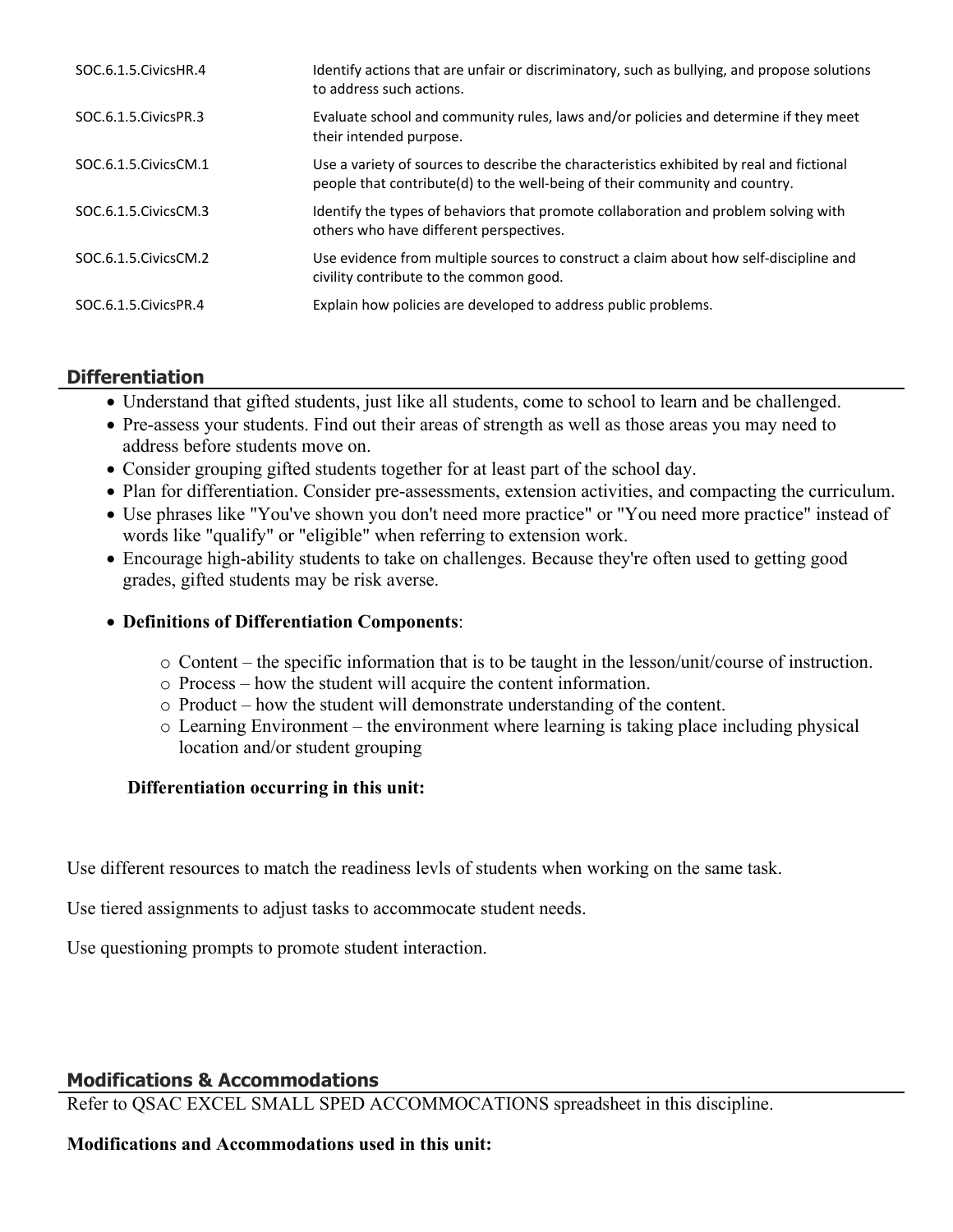Follow IEP's as required.

#### **Benchmark Assessments**

**Benchmark Assessments** are given periodically (e.g., at the end of every quarter or as frequently as once per month) throughout a school year to establish baseline achievement data and measure progress toward a standard or set of academic standards and goals.

#### **Schoolwide Benchmark assessments:**

Aimsweb benchmarks 3X a year

Linkit Benchmarks 3X a year

DRA

#### **Additional Benchmarks used in this unit:**

End of Unit Assessment

Comprehension Questions

Reflections and personal connections

Text to text connections

Linkit testing 3 times a year.

#### **Formative Assessments**

Assessment allows both instructor and student to monitor progress towards achieving learning objectives, and can be approached in a variety of ways. **Formative assessment** refers to tools that identify misconceptions, struggles, and learning gaps along the way and assess how to close those gaps. It includes effective tools for helping to shape learning, and can even bolster students' abilities to take ownership of their learning when they understand that the goal is to improve learning, not apply final marks (Trumbull and Lash, 2013). It can include students assessing themselves, peers, or even the instructor, through writing, quizzes, conversation, and more. In short, formative assessment occurs throughout a class or course, and seeks to improve student achievement of learning objectives through approaches that can support specific student needs (Theal and Franklin, 2010, p. 151).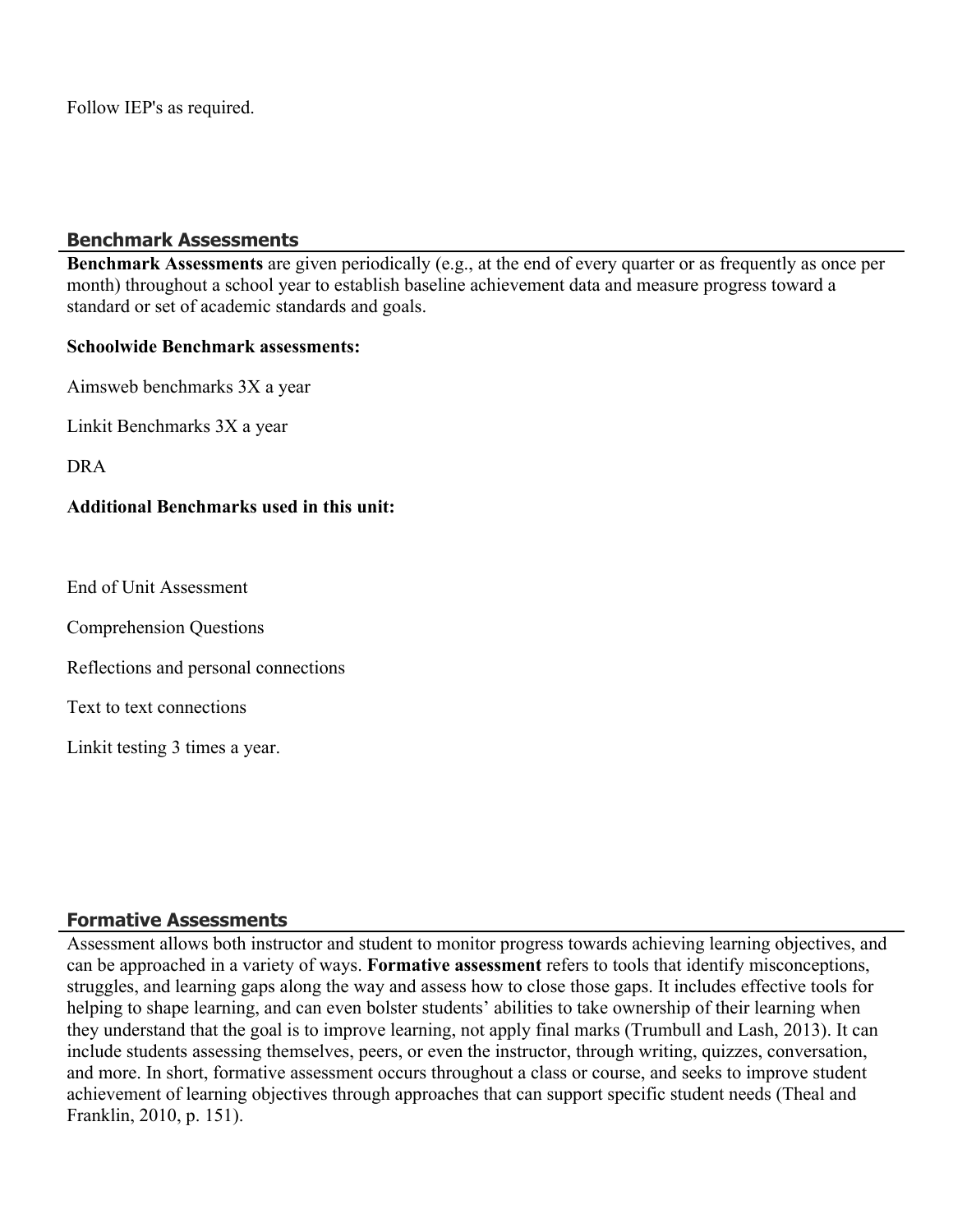#### **Formative Assessments used in this unit:**

Discussion. Individual tasks that are delineated in the above lesson plans.

#### **Summative Assessments**

**Summative assessments** evaluate student learning, knowledge, proficiency, or success at the conclusion of an instructional period, like a unit, course, or program. Summative assessments are almost always formally graded and often heavily weighted (though they do not need to be). Summative assessment can be used to great effect in conjunction and alignment with formative assessment, and instructors can consider a variety of ways to combine these approaches.

#### **Summative assessments for this unit:**

Quizzes and tests throughout the unit as specifiec above.

#### **Instructional Materials**

See in lesson plans above.

#### **Standards**

| LA.RL.4.6   | Compare and contrast the point of view from which different stories are narrated,<br>including the difference between first- and third-person narrations.                                                                                     |
|-------------|-----------------------------------------------------------------------------------------------------------------------------------------------------------------------------------------------------------------------------------------------|
| LA.RF.4.3.A | Use combined knowledge of all letter-sound correspondences, syllabication patterns, and<br>morphology (e.g., roots and affixes) to read accurately unfamiliar multisyllabic words in<br>context and out of context.                           |
| LA.RL.4.7   | Make connections between specific descriptions and directions in a text and a visual or<br>oral representation of the text.                                                                                                                   |
| LA.RL.4.8   | (Not applicable to literature)                                                                                                                                                                                                                |
| LA.RL.4.9   | Compare, contrast and reflect on (e.g., practical knowledge, historical/cultural context,<br>and background knowledge) stories in the same genre (e.g., mysteries and adventure<br>stories) on their approaches to similar themes and topics. |
| LA.RF.4.4.B | Read grade-level prose and poetry orally with accuracy, appropriate rate, and expression.                                                                                                                                                     |
| LA.RF.4.4.C | Use context to confirm or self-correct word recognition and understanding, rereading as<br>necessary.                                                                                                                                         |